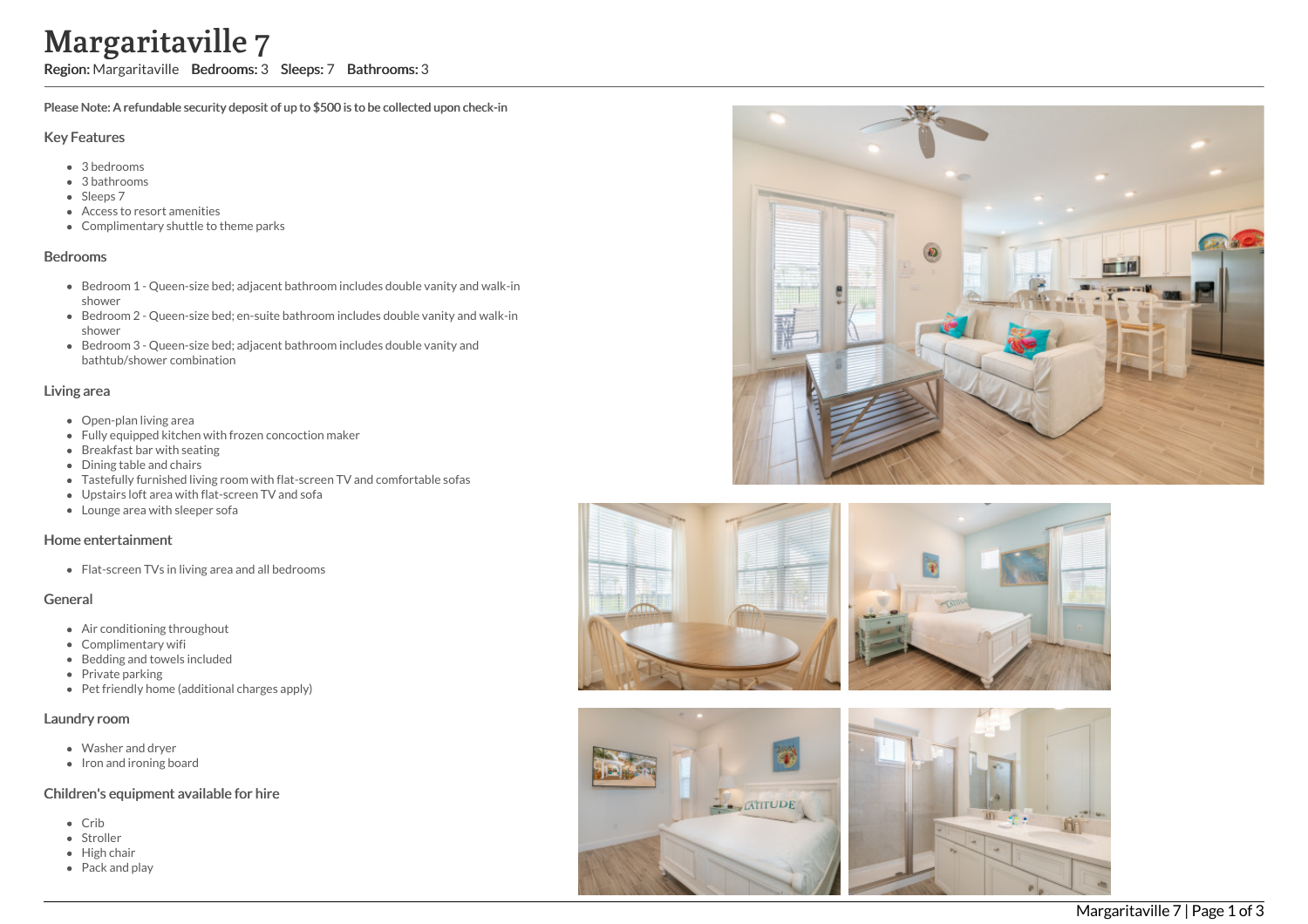# Resort facilities

A beautiful resort where luxury living meets fantastic fun, Margaritaville is a brand new holiday destination, home to a spectacular range of amenities. Set within lush, tropical grounds, this resort features an impressive lagoon-style pool, soft sand beaches and an exhilarating waterpark, suitable for the whole family. Guests can also benefit from a relaxing spa, a fitness center and plenty of kids clubs with activities to suit all ages. Furthermore, the entertainment district offers a wide range of first-class shopping, dining and lounge experiences, all within walking distance of your holiday home and there's a complimentary shuttle to the theme parks.

# Places of interest

- Disney World 5.1 miles
- Universal Studios 16.7 miles
- Sea World 11.7 miles
- Orlando International Airport 24.5 miles

Please Note: Parts of the Margaritaville Hotel are currently under construction. Apologies for any disturbance or inconvenience this may cause during your stay at Margaritaville Resort, Orlando.